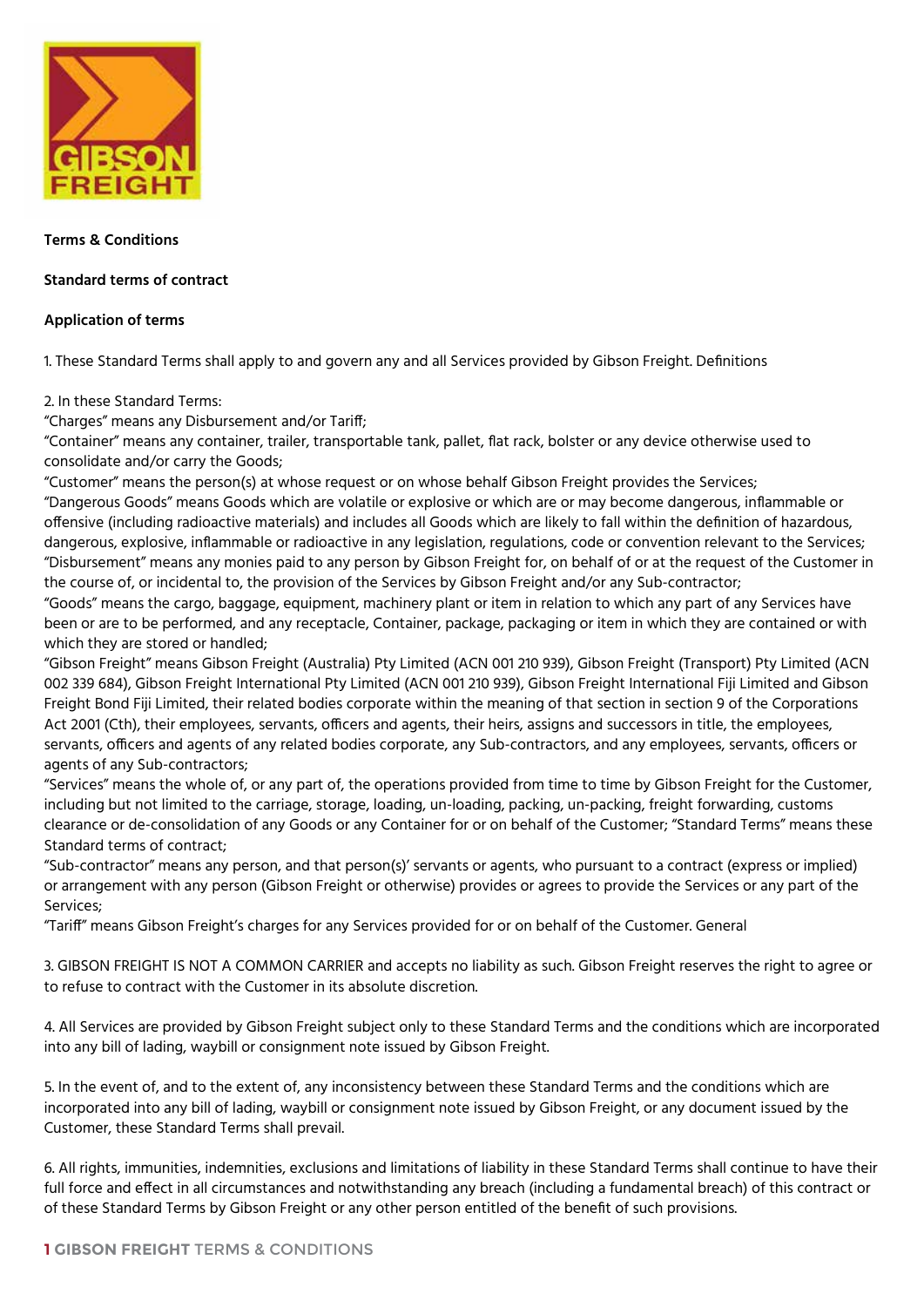

7. If any provision or any part thereof in these Standard Terms is unenforceable such unenforceability shall not effect any other provision or any other part of a provision.

8. These Standard Terms are subject to any warranty or warranties implied by the Trade Practices Act 1974 (Cth) or the Fair Trading Act 1987 (NSW) to the extent that those Acts are applicable to these Standard Terms and to the extent that those Acts prevent the exclusion, restriction and/or modification of such warranty or warranties.

9. Gibson Freight shall not be bound by any agreement or representation purporting to waive or vary any of these Standard Terms unless such agreement or representation is in writing and signed by a director of Gibson Freight (Australia) Pty Limited (ACN 001 210 939).

## **Customer's warranties**

10. The Customer warrants that:

10.1 It is either the owner of the Goods and/or the authorised agent of the person or persons owning or having any interest in the Goods or any part thereof and enters into this contract on its own behalf and/or as authorised agent of that person or persons;

10.2 Any person who, on behalf of the Customer, provides or purports to provide instructions to Gibson Freight for the performance of the Services is authorised by the Customer to do so and is further authorised by the Customer to sign any contract on its behalf;

10.3 It has not relied on any warranty or representation made by, for or on behalf of Gibson Freight other than those that are expressly set out in these Standard Terms;

10.4 It has accurately and fully described the Goods and has provided all necessary instructions and information regarding handling, care and control of the Goods having regard to the nature and packaging of the Goods;

10.5 Other than a claim or allegation against Gibson Freight, no claim or allegation shall be made by any person (including the Customer) against any Sub-contractor, which imposes or attempts to impose any liability whatsoever and howsoever arising in connection with the provision of the Services and/or the Goods.

# **Customer's indemnities**

11. Irrespective of the negligence, gross negligence, breach of contract (fundamental or otherwise), breach of bailment, breach of statutory warranty or wilful default of Gibson Freight or any Sub-contractor, the Customer shall indemnify Gibson Freight in any and all circumstances arising out of the provision of the Services and/or in respect of the Goods for:

11.1 Any claim or allegation against, or any loss or damage suffered by, any Sub-contractor;,

11.2 Any death of, or bodily injury, to any person;

11.3 Breach by the Customer of any warranty in these Standard Terms.

### **Gibson Freight's rights**

12. Gibson Freight may sub-contract the Services (in whole or in part) on any terms, and Gibson Freight is or shall be deemed to be acting as agent and/or trustee on behalf of, and for the benefit of, a Sub-contractor and/or any person who is or may be vicariously liable for the acts or omissions of Gibson Freight or any Sub-contractor, each of whom shall to this extent be, or be deemed to be, parties to this contract.

13. Gibson Freight may provide the Services by any method which Gibson Freight in its absolute discretion deems fit notwithstanding any instructions of the Customer that the Services are to be provided or supplied by some particular method(s).

14. Gibson Freight may comply with any orders, directions or recommendations made by any government agency in relation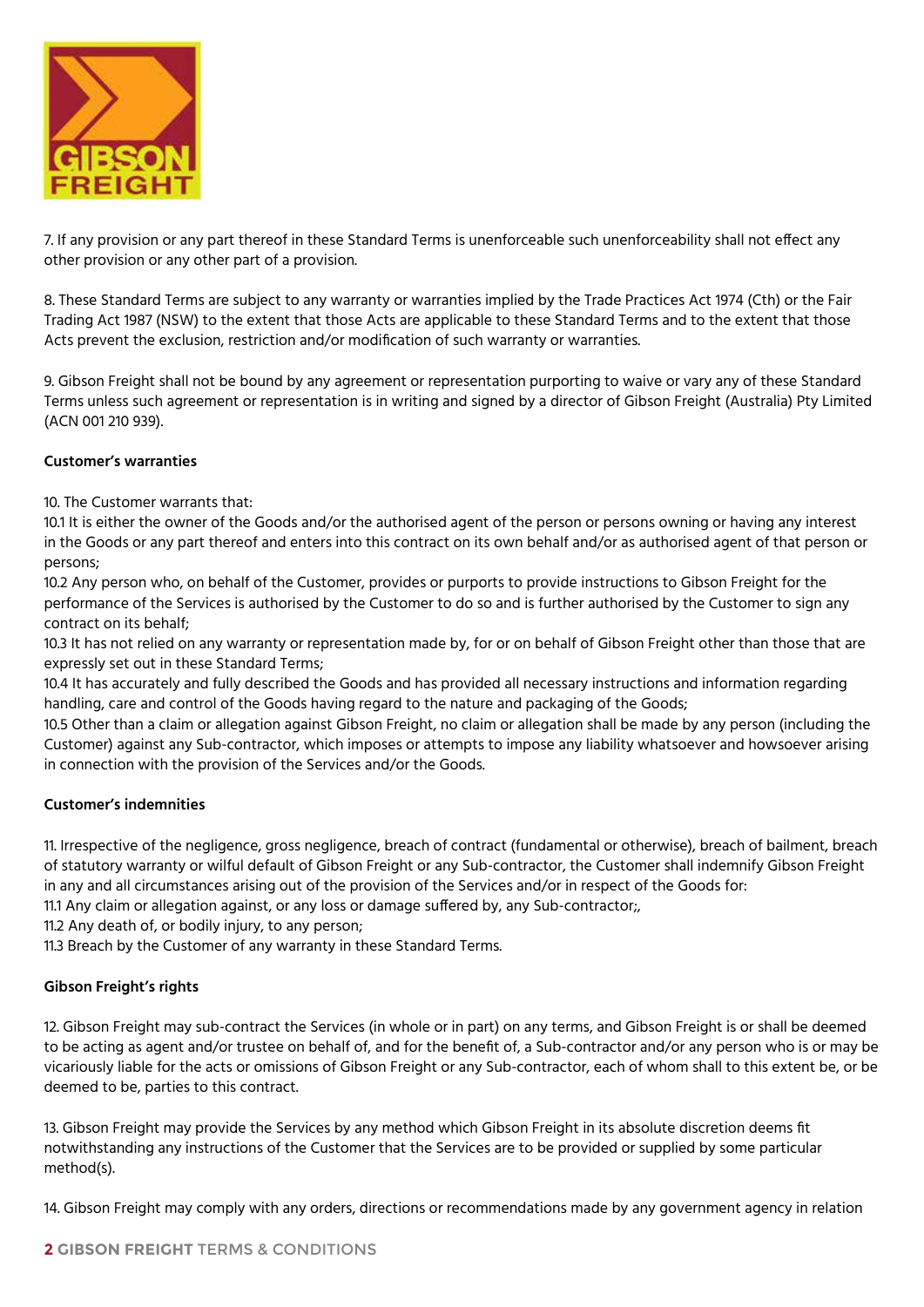

to the Goods and/or the Services without recourse by, and at the risk and expense of, the Customer.

15. Gibson Freight may, in its absolute discretion, carry, store, re-direct, handle, remove, assemble, erect, pack, unpack, load, unload or consolidate the Goods howsoever its deems fit, at the risk and expense of the Customer.

16. If, in Gibson Freight's opinion, the Goods are or may become Dangerous Goods, Gibson Freight may, in its absolute discretion, refuse to provide the Services in respect of such Goods and/or refuse to continue to provide the Services in respect of such Goods or destroy, dispose of, abandon or render harmless such Goods without compensation to the Customer and at the expense of the Customer.

17. If, in the opinion of Gibson Freight, it is necessary and reasonable to do so to render any Goods or Services in relation to any Goods safe, Gibson Freight may open any Goods, container, package, wrapping or document.

18. Where the Services involve the delivery of Goods, Gibson Freight is authorised by the Customer to deliver the Goods at the address given to Gibson Freight by the Customer, and Gibson Freight will be deemed to have duly delivered the Goods if at such address Gibson Freight obtains from any person an acknowledgement of delivery.

19. If the Customer or any nominated receiver fails to accept delivery of the Goods, Gibson Freight shall be entitled to store the Goods howsoever it deems fit, at the risk and expense of the Customer.

## **Gibson Freight's liabilities**

20. To the maximum extent permitted by law, Gibson Freight shall not be liable in tort (including negligence), contract (including a fundamental breach of contract), bailment, contravention of any statute or breach of any statutory duty or obligation or otherwise for any, or the consequences of any:

(a) loss or destruction of or damage to the Goods whatsoever, howsoever caused;

(b) concealed damage, deterioration, contamination or evaporation of the Goods;

© misdelivery of, or delay in delivery of, or failure to deliver, the Goods;

(d) delay in providing, or failing to provide, any Services;

(e) advice, representation, information or assistance provided to the Customer by Gibson Freight in the course of or in connection with the provision of any Services;

(f) breach by the Customer of any warranty in these Standard Terms.

21. Notwithstanding any other provision in these Standard Terms, but subject always to Clause 20, if any liability whatsoever, howsoever arising, is found to attach to Gibson Freight or any Sub-contractor, Gibson Freight's liability shall be limited to the lesser of:

21.1 in the case of Services:

- (a) the supplying of the Services again;
- (b) the payment of the cost of supplying the Services again; or
- © the amount of AUS\$500.00.
- 21.2 in the case of Goods:
- (a) the replacement of the Goods or the supply of equivalent Goods;
- (b) the repair of the Goods;
- © the payment of the cost of replacing the Goods or of acquiring equivalent Goods;
- (d) the payment of the cost of repairing the Goods; or
- (e) the amount of AUS\$500.00.

22. Notwithstanding any other provision in these Standard Terms, but subject always to Clause 20, Gibson Freight shall not in any event be liable to any person whatsoever for any consequential loss or loss of profits arising from, related to or suffered in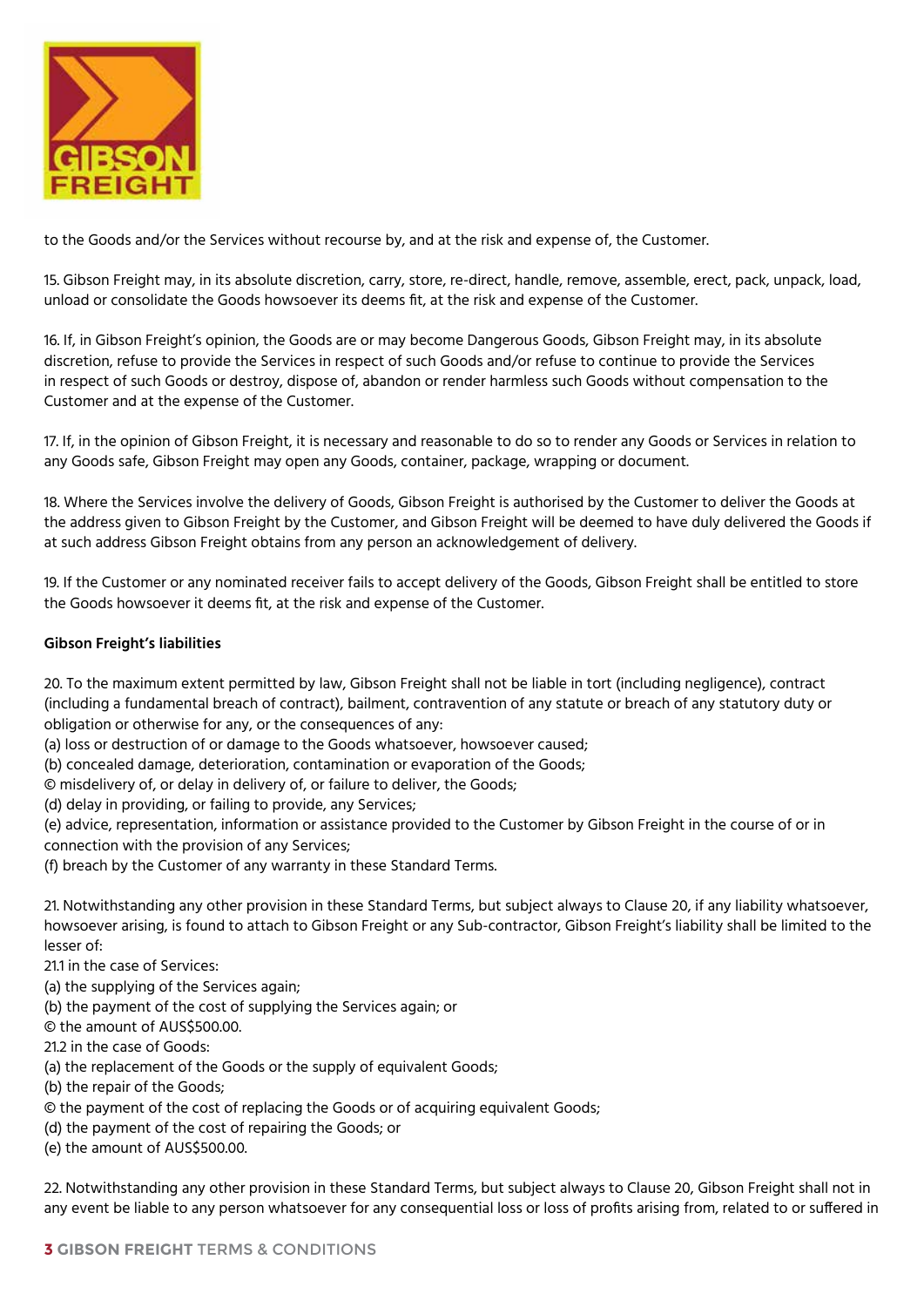

connection with the provision of the Services or any loss of or damage to the Goods or any delay in providing the Services, or any delay in delivering, or failure to deliver, or mis-delivery of, the Goods.

23. Every clause of these Standard Terms, including, without limitation, every exemption, limitation, condition, right, defence and immunity available to Gibson Freight under these Standard Terms, shall benefit, be available to, and extend to protect, any Sub-contractor or any person who is or may be vicariously liable for the acts or omissions of Gibson Freight or any Sub-Contractor, and, in entering into this contract, Gibson Freight shall be taken to have done so not only on its own behalf but also as agent and trustee for such persons.

24. Any claim for loss of or damage to the Goods or relating to the provision of the Services must be notified in writing to Gibson Freight by facsimile sent to (02) 9316 5364 or by letter sent to PO Box 270, Mascot, NSW, 1460, received by Gibson Freight within seven (7) days of delivery of the Goods or the date by which the Goods should have been delivered, failing receipt of which notice Gibson Freight shall be forever discharged from any and all liability to any person (including the Customer) in respect of the Goods and/or the Services.

25. In any event whatsoever, Gibson Freight shall be discharged from any and all liability whatsoever unless suit is brought within nine (9) months of the provision of the Services, delivery of the Goods or when the Services should have been provided, or when the Goods should have been delivered.

## **Containers**

26. The Customer shall be responsible for the return of any Container to the person who owns or its otherwise entitled to possession of a Container, or its agent, and the Customer agrees to indemnify and keep indemnified Gibson Freight against any claim(s), demand(s) or liabilities which may arise as a result of a failure by the Customer failing to do so.

27. If the Goods are packed and/or stowed into a Container by the Customer or its agent, Gibson Freight shall not be liable for the safe and proper packing and stowage of such Goods.

28. Any Container supplied by Gibson Freight shall be:

(a) inspected by the Customer prior to packing and stowage; and

(b) returned to Gibson Freight clean and undamaged to the location and by the date nominated by Gibson Freight, failing which the Customer shall be liable for any and all resulting costs and/or expenses incurred by, or levied by any person against, Gibson Freight.

### **Risk & Insurance**

29. The Goods shall at all times remain at the risk of the Customer, and the Customer must obtain its own insurance in respect of the Goods and/or the Services. Payment

30. Unless otherwise agreed in writing, Gibson Freight's Charges must be paid in full:

30.1 in the case of any invoice issued by Gibson Freight for any Disbursement, upon receipt by the Customer of any such invoice or upon the arrival of the carrying vessel or aircraft, whichever occurs later;

30.2 in the case of any invoice issued by Gibson Freight for any Tariff, within thirty (30) days of the date of any such invoice, and all Charges shall be paid without discount, deduction, counterclaim or set-off, irrespective of any dispute between Gibson Freight and the Customer in respect of any Goods or Services.